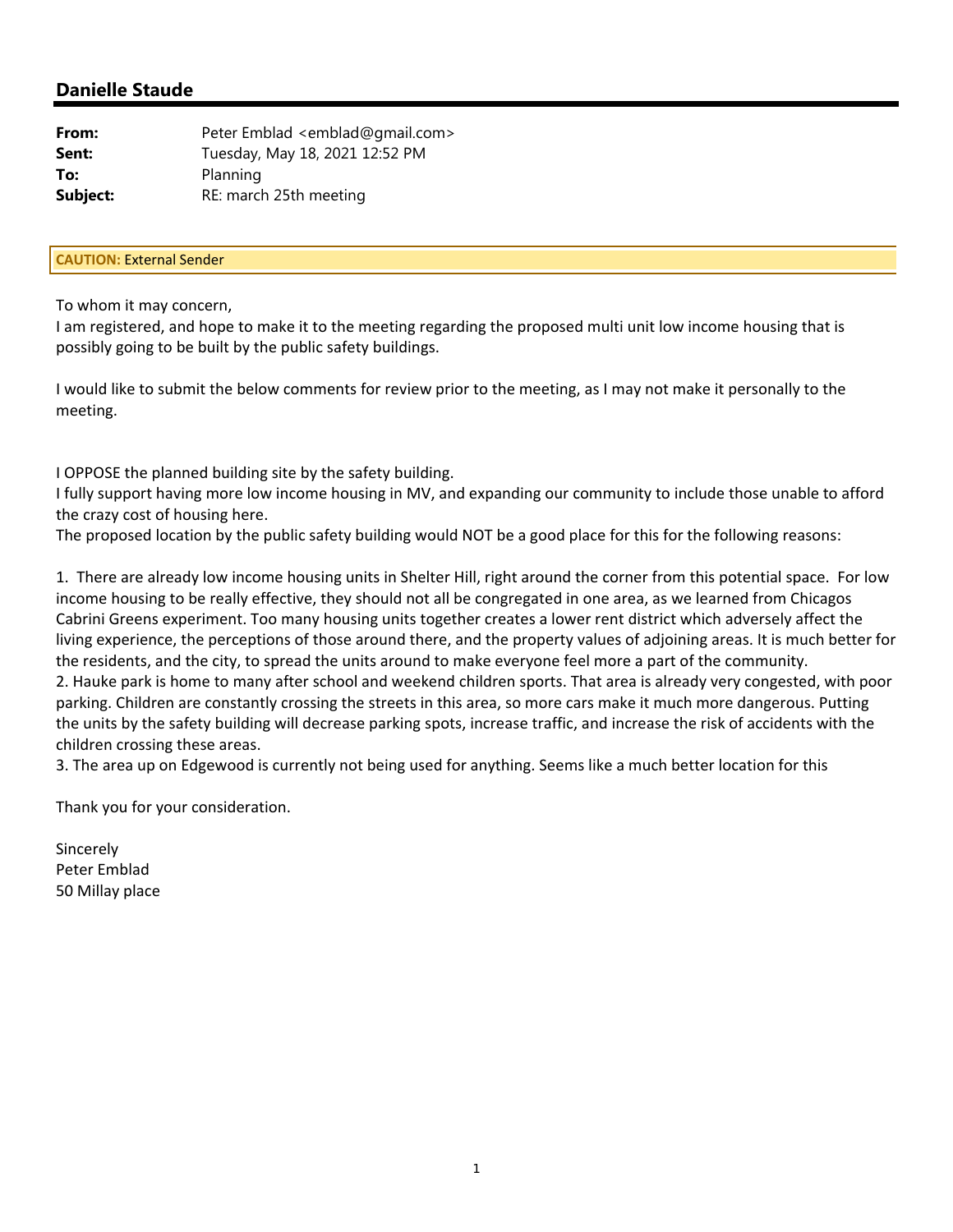| From:    | Gail Katz <gkatz00@yahoo.com></gkatz00@yahoo.com>           |
|----------|-------------------------------------------------------------|
| Sent:    | Tuesday, May 18, 2021 4:11 PM                               |
| To:      | John McCauley                                               |
| Cc:      | Jim Wickham - Mill Valley mail; Danielle Staude; city clerk |
| Subject: | Fw: 1 Hamilton                                              |

#### **CAUTION:** External Sender

Hi John,

I am writing to you in regards to the proposed 1 Hamilton location for an affordable housing project in Mill Valley.

Per my correspondence with Danielle who was very responsive, it seems that 1 Hamilton is the only site being considered at this time. That being the case, I sent her a number of questions to understand how they would squeeze in 40 units and parking into a .75 acre site. Per her response she indicated that parking and height standards can be reduced because it is an affordable housing project.

Our neighborhood is pretty surprised to say the least, to hear that the city planners would actually consider building a **4 story building** in such an inappropriate site. The aesthetic appeal of Hauke/Bayfront park is beloved by our neighborhood and we all cherish the views and openness of the park. At this point, our neighborhood is not feeling properly represented by city officials.

We already had city-approved (thru incompetence) clear cutting around the electrical substation by PGE, which included tearing down over 130 trees including a dozen protected redwood trees. That foliage took 3 decades to grow (I moved here in 1984). Three of my neighbors had to spend 18 months working on a project to get PGE to replant a small portion of what they negligently tore down on the city's watch..

I am supportive of affordable housing however I fail to see how you can do all that analysis and come back with just one recommendation for 40 units while there are 169 lots available to build on. The weekend and afternoon parking situation due to the use of the park by all the athletic teams and their parents already causes a lot of parking infringement on the neighboring streets and adding an "apartment building" to the mix will worsen the situation.

Regards, Gail Katz 89 Keats Drive

----- Forwarded Message ----- **From:** Danielle Staude <dstaude@cityofmillvalley.org> **To:** gail katz <gkatz00@yahoo.com> **Sent:** Tuesday, May 18, 2021, 10:29:42 AM PDT **Subject:** RE: 1 Hamilton

As part of the overall project, there will have to be rezoning to Multi-Family Bayfront, (RM-B) similar to Eucalyptus Kjwickham@cityofmillvalley.orgnolls. Because it is an affordable housing project, State Density Bonus Law allows the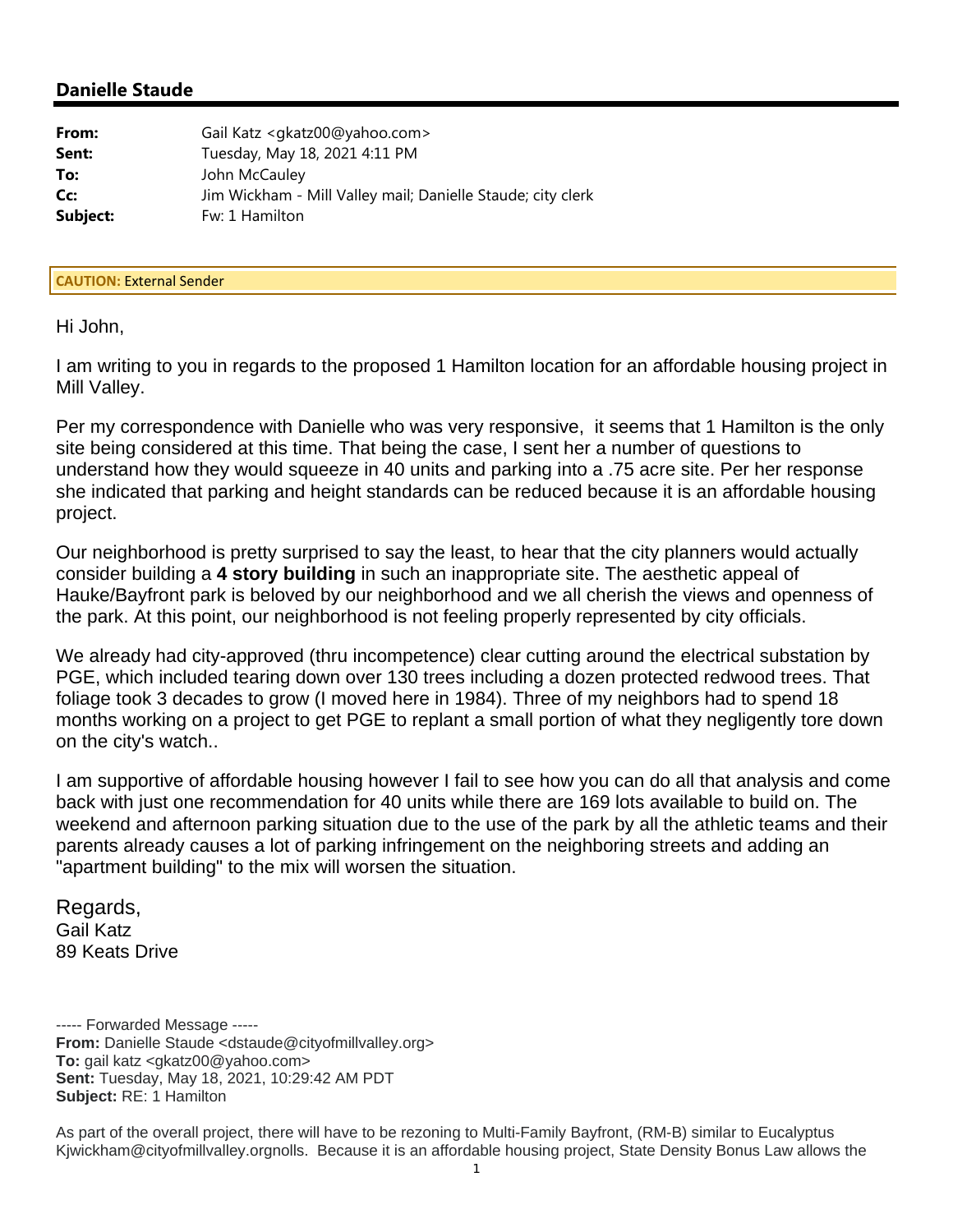| From:    | dward1144@aol.com                                 |
|----------|---------------------------------------------------|
| Sent:    | Thursday, May 20, 2021 8:19 PM                    |
| To:      | Danielle Staude                                   |
| Subject: | Affordable Housing next to MV Public Safety Bldg. |

**CAUTION:** External Sender

# **Planning Division**

## **Danielle Staude**

Senior Planner, Advanced Planning 415-388-4033 x 4812 dstaude@cityofmillvalley.org

To: Danielle Staude, Senior Planner, Mill Valley

From: David and Renée Ward, 1 Eucalyptus Knoll Mill Valley 94941 415 389-0871

My wife and I want to register our strong objection to the possibility that a 30 unit plus affordable housing building be located in the present parking lot next to the Public Safety Building

First, this lot is totally jammed on weekends and holidays and used in evenings even when there are no events in the nearby soccer fields. During the daytime yesterday there were 12 cars parked there and others by the electric outlets for cars. And, needless to say, the restrooms are frequently used on weekends and often during the week. Where would the large number of young people and their parents find parking. And, don't even think of putting a parking lot in the Bayfront Meadow to which many of us donate money and time.

 Aren't there enough services in this small corner of Mill Valley? =-the Sewer Treatment Plant, the Dog Park, the Public Safety building, the Community Garden, Bayfront Meadow and multiple soccer fields. You may not know that the traffic along Hamilton is very heavy from 3 to 7 PM when drivers seek to avoid the Blithdale exit from 101 and use this road to get to greater Mill Valley. In this area we already have enough traffic and more facilities than anywhere else in this town. For a large amount of space without the complicating factors described above, find space in the Mill Valley golf course.

Thank you for the opportunity to express our views on this important matter.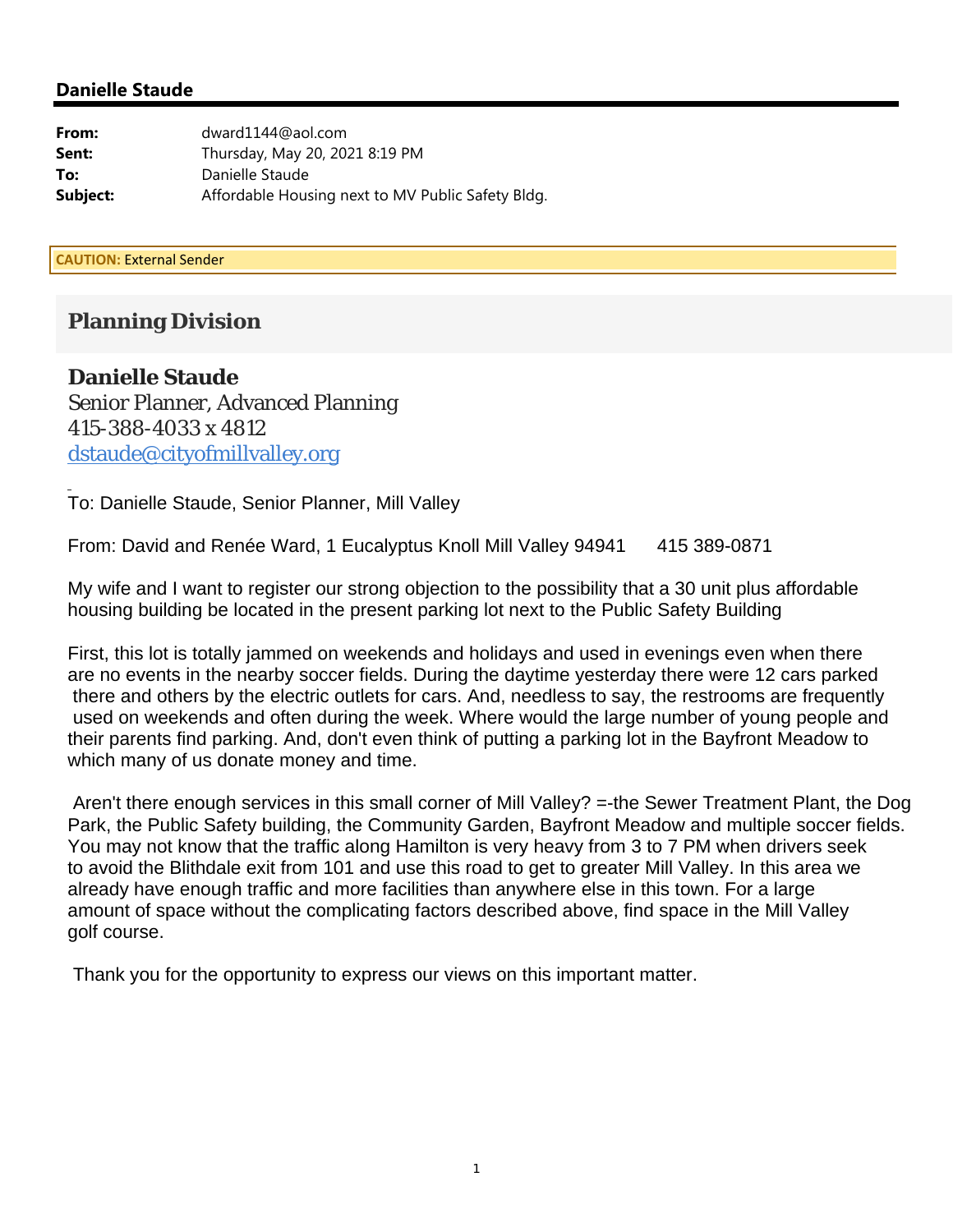| From:    | Jeralyn Seiling <seilingj@comcast.net></seilingj@comcast.net>                                                                                                                                                                                                                                                                                                                                                                                                                                                                                                                                                                                                                                                                                                                                                                                                                                                                                                                                                                                                                                                                   |
|----------|---------------------------------------------------------------------------------------------------------------------------------------------------------------------------------------------------------------------------------------------------------------------------------------------------------------------------------------------------------------------------------------------------------------------------------------------------------------------------------------------------------------------------------------------------------------------------------------------------------------------------------------------------------------------------------------------------------------------------------------------------------------------------------------------------------------------------------------------------------------------------------------------------------------------------------------------------------------------------------------------------------------------------------------------------------------------------------------------------------------------------------|
| Sent:    | Friday, May 21, 2021 11:40 AM                                                                                                                                                                                                                                                                                                                                                                                                                                                                                                                                                                                                                                                                                                                                                                                                                                                                                                                                                                                                                                                                                                   |
| To:      | Danielle Staude                                                                                                                                                                                                                                                                                                                                                                                                                                                                                                                                                                                                                                                                                                                                                                                                                                                                                                                                                                                                                                                                                                                 |
| Cc:      | Suzanne Bohan; Paul Sidorenko; Kelly Jane Rosenblatt; A. Rosenblatt; Andreas Nicholas; Beth<br>Newman; Glenn Thompson; Kathy Bakhshandeh; Staci Nicholas; Alan Chui; Wei Wei Chui; Doug<br>Newman; Gabrielle Tierney; Gary Batroff; Tom & Toni Benoit; Jim Devitt; Rodi; Steve Jaber; Joy and<br>David Wygant; Penny White; Mill Valley Beautiful; Gail Katz; Cheryl Reiss; gbatroff@hotmail.com;<br>Kelly Drury; Sashi McEntee; max@maxperrey.com; kirkjknauer@gmail.com; qiqi_eric@hotmail.com;<br>jhds@sbcqlobal.net; christine@christinedonohue.com; anita.scott@gmail.com;<br>gunnel.strom@comcast.net; rodib@yahoo.com; craiqviolin@sbcqlobal.net; judith@p-r-g.com;<br>kthulquist@gmail.com; sbatroff@hotmail.com; riaboff@comcast.net; david@techcontracts.com;<br>joanprigian@hotmail.com; jgassman@gmail.com; kspencxr@gmail.com; jhdevitt@yahoo.com;<br>samanthac.monge@gmail.com; davidmlevin@yahoo.com; Ingrid Woods; staci_nicholas@yahoo.com;<br>tom.benoit@comcast.net; csheyder@gmail.com; autria.christensen@gmail.com;<br>ahmad@nanawall.com; jill_lebsock@gap.com; clebsock@hausfeld.com; Sandra Mardigian; |
|          | gillianemblad@gmail.com; Daniel Karner; hans_fallant@comcast.net; kjrosenblatt@gmail.com;                                                                                                                                                                                                                                                                                                                                                                                                                                                                                                                                                                                                                                                                                                                                                                                                                                                                                                                                                                                                                                       |
|          | carriesher@yahoo.com; Nana Meyer; anicholas@yahoo.com                                                                                                                                                                                                                                                                                                                                                                                                                                                                                                                                                                                                                                                                                                                                                                                                                                                                                                                                                                                                                                                                           |
| Subject: | Affordable Housing at Hauke Park                                                                                                                                                                                                                                                                                                                                                                                                                                                                                                                                                                                                                                                                                                                                                                                                                                                                                                                                                                                                                                                                                                |

#### **CAUTION:** External Sender

#### Dear.Ms. Staude:

In connection with the May 25th online hearing concerning the Hauke Park site for affordable housing, I respectfully submit the following questions and request that they be addressed at the meeting:

- 1. While I strongly support affordable housing in Mill Valley, a four‐story building with 40+ units would have a massive impact on traffic along the most congested corridor in Mill Valley - the East Blithedale bottleneck, from Camino Alto to 101. Mill Valley residents have consistently identified traffic as their number one concern. Yet the impact of the project on the most congested area of Mill Valley is not mentioned in the consultant's report. Can you please describe the City's plan to address the traffic implications of using the Hauke Park site?
- 2. The additional cars from 40+ units would also create massive congestion along Roque Moreas, which is only one lane and already beyond maximum capacity during high traffic hours. The project will:
	- a. dramatically impact access to and from the Enchanted Knolls neighborhood, forcing more cars along the East Blithedale bottleneck,
	- b. impede police cars, fire trucks and other safety vehicles traveling to and from the Public Safety Building on Hamilton, and
	- c. create a serious safety hazard for children using Hauke Park and walking to and from the middle school and the Rec Center.

No safety concerns are mentioned in the report. Would you please address?

Also, have the police and fire departments vetted this proposal for impacts to emergency response time?

3. Enchanted Knolls, the neighborhood most impacted, has fought (and repeatedly won) a decades long battle to assure that Hamilton stays one‐way in order to preserve the neighborhood, as originally agreed by the City. Can you assure residents that a 40+ unit project and resultant traffic will not result in pressure to open Hamilton to two‐way traffic? Was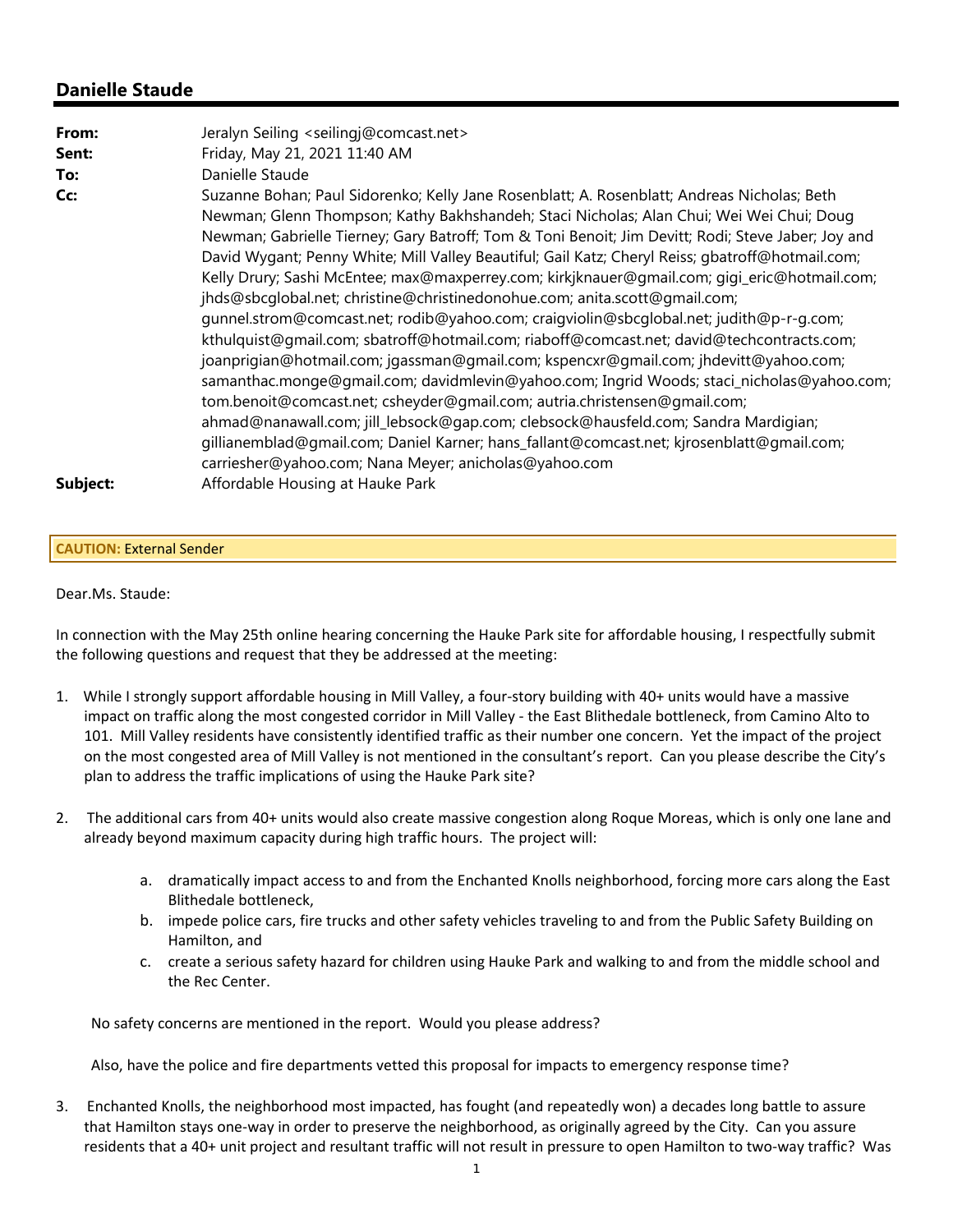the consultant made aware of this issue, or did she assume traffic patterns could be changed? This issue is of immense concern to residents – opening Hamilton to two-way traffic will cut Enchanted Knolls off from the City and surround it on all sides with high traffic corridors feeding Highway 101.

- 4. The Hauke Park site is not currently served by public transit. Yet the consultant's report assumes only 1.5 cars per unit will spill onto local streets. Is this realistic? Would it not make more sense to locate such a large project along an existing public transit route to minimize additional traffic in Mill Valley? Would it not make more sense to locate additional housing along the recently widened Miller Avenue corridor, which is served by public transit buses and has other services such as Safeway, restaurants, etc.? I realize the City is looking at parcels currently owned, but there are other solutions.
- 5. Per the consultant's report, the proposed four-story building would have no dedicated parking, but rather a total of only 12 new parking spaces (for 40+ units). Even if we assume 1.5 cars per unit, this would indicate a need for at least 60 additional parking spaces for such a project. It seems obvious that the additional cars will spill over to the neighborhood, potentially block access to the Public Safety Building, and create a pedestrian hazard for entering and exiting the Park. Why is this not addressed in the report?
- Also, to which location will the existing bathrooms will moved to accommodate the additional parking? Will they be moved to take up open space on the Park grounds?
- 6. The Hauke Park site is adjacent to the wetlands and protected plant and animal habitats ‐ ‐ one of the jewels of Mill Valley. On what basis does the consultant conclude that the site would "likely" pass environmental review?
- 7. A four‐story, charm‐free structure like the example proposed by the consultant is completely out of character with the neighborhood. (In fact, it is difficult to think of any existing building that tall in Mill Valley.) It is worth noting that the example provided by the consultant is virtually identical to an example she provided for a project in Los Angeles. *See* photo below. Is this *one‐size‐for‐every‐city* approach appropriate for Mill Valley, or would a more refined solution be better? Would it not make more sense to have smaller projects throughout the City, which would not only minimize traffic impact, but also preserve the character of neighborhoods and assure that the project (and future residents) won't be stigmatized? Is cost efficiency the only consideration that was taken into account? What are other possible avenues that the City might pursue to be more sensitive to the environment and the future residents?



On left is example proposed by consultant for a Los Angeles project, taken from consultant's website. On right, the Hauke Park proposal.

Thank you very much for your consideration. Sincerely, Jeralyn Seiling, J.D.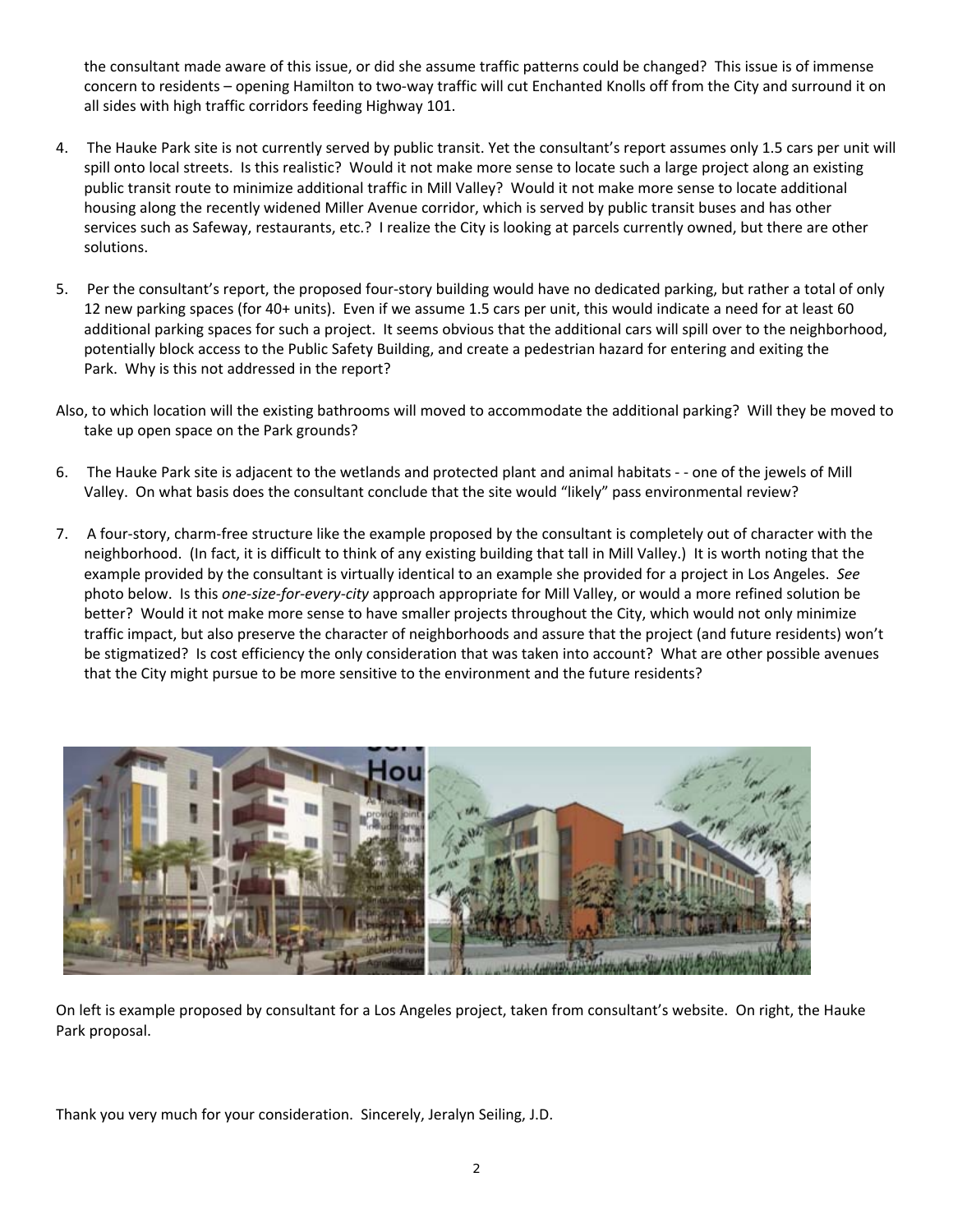| From:    | Danielle Staude                      |
|----------|--------------------------------------|
| Sent:    | Friday, May 21, 2021 11:55 AM        |
| To:      | Jeralyn Seiling                      |
| Subject: | RE: Affordable Housing at Hauke Park |

Hi Jeralyn,

Thank you for your comment letter. I will forward it to the Committee for their review.

Also, I just wanted to note that the concept provided in Attachment 2 is an example project, located in Healdsburg, not the actual design proposed for the site. The design and location of existing uses (restrooms, EV charging, public parking) would be determined as part of site design, which would occur after the selection and partnership is established with a non‐profit developer. The site design phase would include various public meetings and workshops to consider the various items you mention below.

Sincerely,

Danielle L. Staude Senior Planner City of Mill Valley 26 Corte Madera Avenue Mill Valley, CA 94941 (415) 388‐4033

#### www.cityofmillvalley.org

**From:** Jeralyn Seiling <seilingj@comcast.net>

**Sent:** Friday, May 21, 2021 11:40 AM

**To:** Danielle Staude <dstaude@cityofmillvalley.org>

**Cc:** Suzanne Bohan <sbohan@stanfordalumni.org>; Paul Sidorenko <psidorenko@gmail.com>; Kelly Jane Rosenblatt <kjrosenblatt@gmail.com>; A. Rosenblatt <alexrosenblatt1@gmail.com>; Andreas Nicholas <anicholas@yahoo.com>; Beth Newman <munnbeth@gmail.com>; Glenn Thompson <glenn94941@yahoo.com>; Kathy Bakhshandeh <ksbakh@gmail.com>; Staci Nicholas <staci\_nicholas@yahoo.com>; Alan Chui <awchui@hotmail.com>; Wei Wei Chui <eastwell99@hotmail.com>; Doug Newman <velodoug@gmail.com>; Gabrielle Tierney <gigi\_eric@hotmail.com>; Gary Batroff <gbatroff@hotmail.com>; Tom & Toni Benoit <tom.benoit@comcast.net>; Jim Devitt <jhdevitt@yahoo.com>; Rodi <rodib@yahoo.com>; Steve Jaber <sjaber@pacbell.net>; Joy and David Wygant <joy\_guidi@yahoo.com>; Penny White <mill31@comcast.net>; Mill Valley Beautiful <millvalleybeautiful@gmail.com>; Gail Katz <gkatz00@yahoo.com>; Cheryl Reiss <cherylbreiss@gmail.com>; gbatroff@hotmail.com; Kelly Drury <braddrury@me.com>; Sashi McEntee <smcentee@cityofmillvalley.org>; max@maxperrey.com; kirkjknauer@gmail.com; gigi\_eric@hotmail.com; jhds@sbcglobal.net; christine@christinedonohue.com; anita.scott@gmail.com; gunnel.strom@comcast.net; rodib@yahoo.com; craigviolin@sbcglobal.net; judith@p‐r‐g.com; kthulquist@gmail.com; sbatroff@hotmail.com; riaboff@comcast.net; david@techcontracts.com; joanprigian@hotmail.com; jgassman@gmail.com; kspencxr@gmail.com; jhdevitt@yahoo.com; samanthac.monge@gmail.com; davidmlevin@yahoo.com; Ingrid Woods <ingridw@pacbell.net>; staci\_nicholas@yahoo.com; tom.benoit@comcast.net; csheyder@gmail.com; autria.christensen@gmail.com; ahmad@nanawall.com; jill\_lebsock@gap.com; clebsock@hausfeld.com; Sandra Mardigian <smardigian.kilili.self.help@gmail.com>; gillianemblad@gmail.com; Daniel Karner <dbkarner@att.net>; hans\_fallant@comcast.net; kjrosenblatt@gmail.com; carriesher@yahoo.com; Nana Meyer <nana@nanameyer.com>;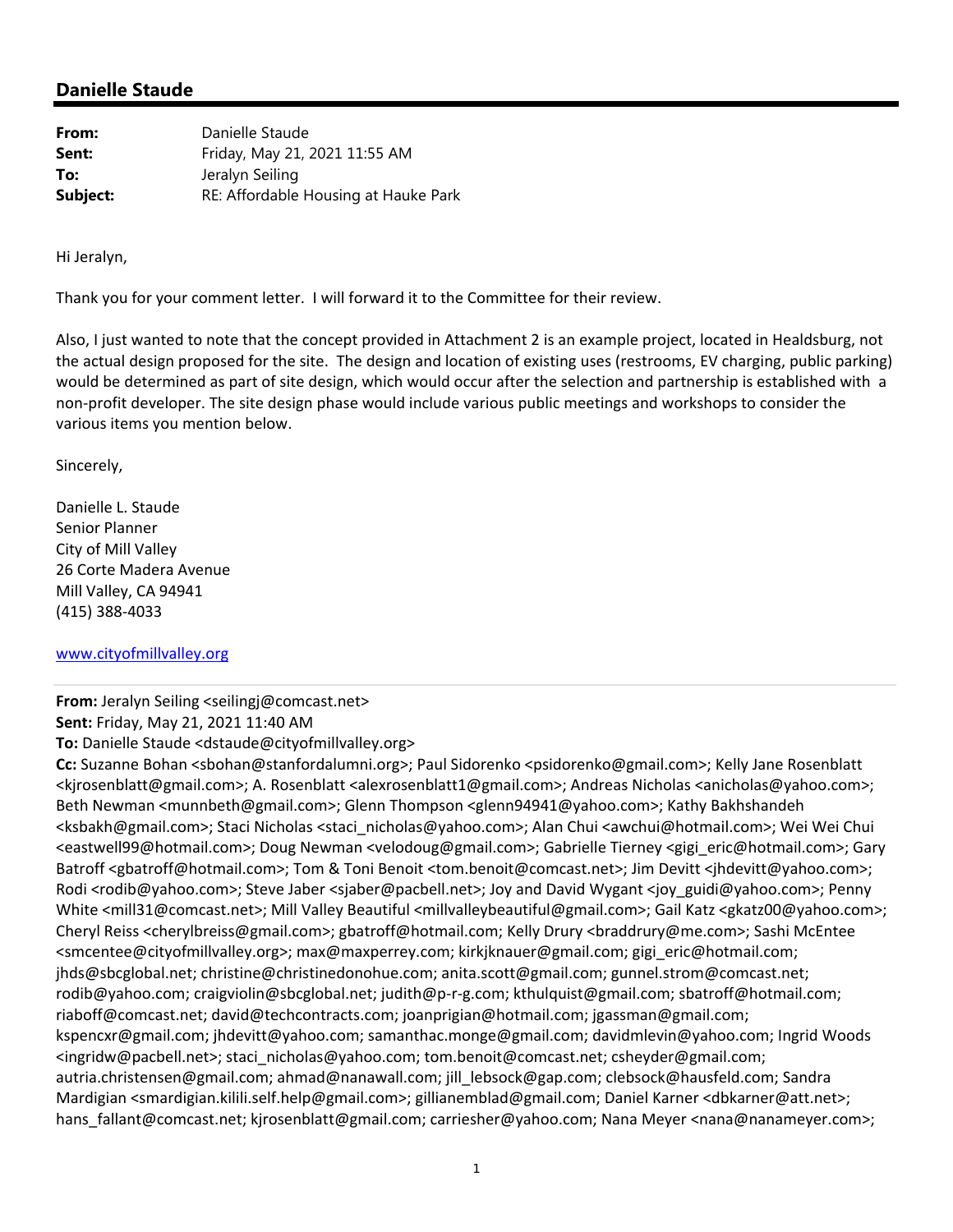| From:    | Kim Hettena <kimhettena@gmail.com></kimhettena@gmail.com>                                                                  |
|----------|----------------------------------------------------------------------------------------------------------------------------|
| Sent:    | Wednesday, May 19, 2021 6:01 PM                                                                                            |
| To:      | Danielle Staude                                                                                                            |
| Cc:      | ctubbs@smfd.org                                                                                                            |
| Subject: | Housing Advisory Committee Meeting; 05/25/21; Objection to building affordable housing at 1<br>Hamilton Drive, Mill Valley |

**CAUTION:** External Sender

I am appalled that the Housing Advisory Committee would propose to build high-density housing\* on one of the few Primary Evacuation Routes ("Ready Mill Valley: Are you ready for evacuation?" courtesy Mill Valley Fire Department) out of Mill Valley to the south. Given the high wildfire danger in Marin (and Sonoma, to the north), I think it is essential that Mill Valley preserve evacuation paths to the south and not to add to existing traffic burdens. Our lives may depend on this.

\* potentially 4 floors, 39+ units, 2 BR each, I have heard

Kim Hettena 8 Eucalyptus Knoll St. Mill Valley, CA 94941-2282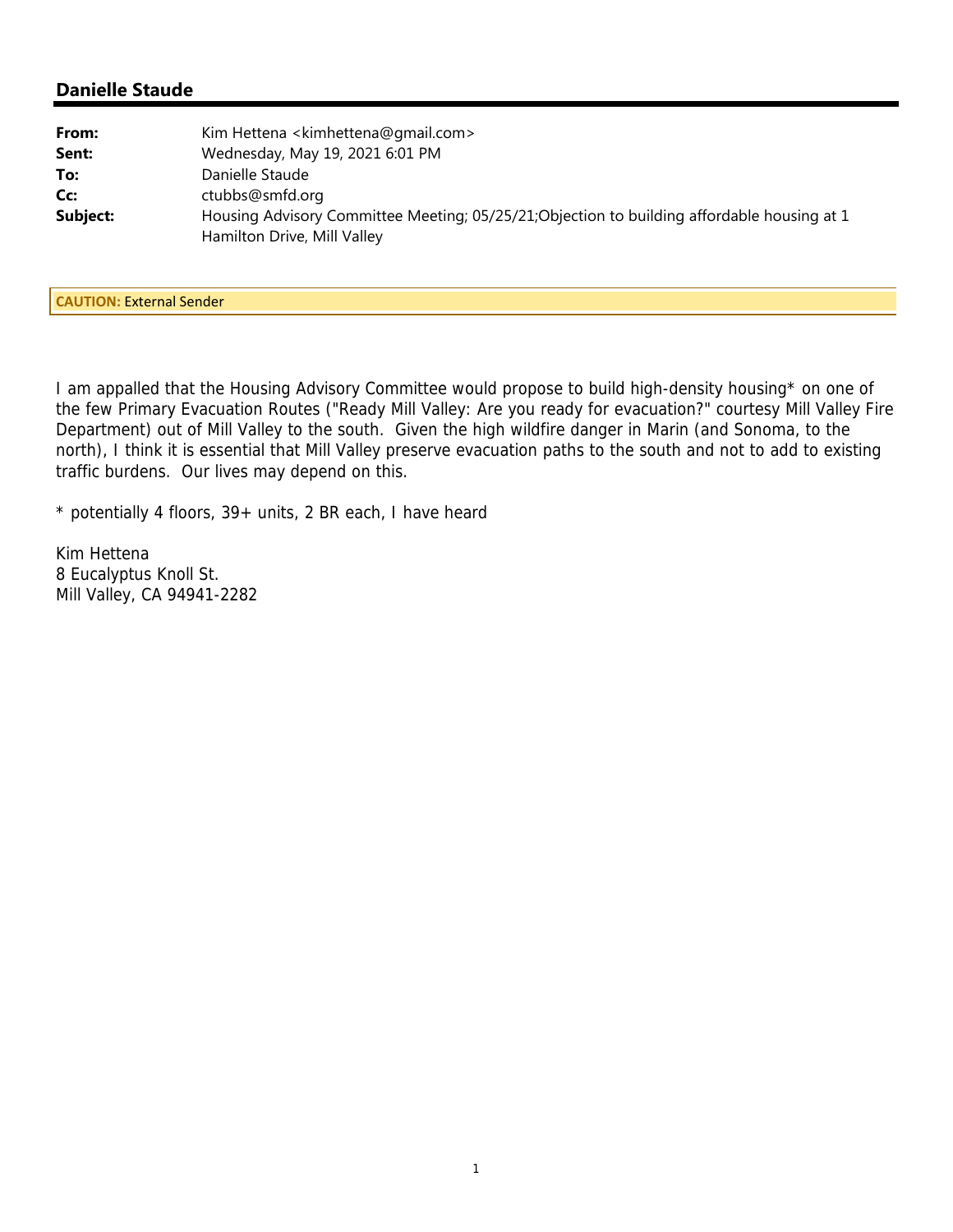**Burton Miller, FAIA** 211 Elm Avenue Mill Valley, California 94941 burtonmilleraia@gmail.com

May 21, 2021

**Housing Advisory Committee** City of Mill Valley 26 Corte Madera Avenue Mill Valley, California 94942

#### Re: Identification of City-Owned Site to Leverage 100% Affordable Housing Project

To: Members of the Housing Advisory Committee:

I have read Danielle's Memorandum dated May 25, 2021 and The Housing Workshop reports:

- Analysis of Tax-Exempt Sites for Affordable Housing Development
- Financial Analysis of Example Affordable Housing Projects

My comments will focus on the site analysis exercise.

The report is well-conceived and constructed – concise, clear with sensible criteria.

The analysis identifies four (4) candidate sites – one viable and three that I would characterize as straw dogs – sites that bend The Housing Workshop's selection criteria to establish alternatives and, by comparison, to lend added validity to the PSB site. I generally agree with The Housing Workshop's Summary of Findings.

Boyle Park Tennis Courts is a non-starter for the reasons noted – the park is a beloved and heavily-used, highly-valued public asset.

The Mill Valley Golf Course site is remote. Multi-family housing is an incongruous use.

I'm not familiar with the Mill Valley Reservoir site. That speaks to its remote, isolated and inappropriate location.

So, we're left with one site standing  $-$  not surprising. I agree that the PSB site is the single seemingly viable development site. I think it important to note that site